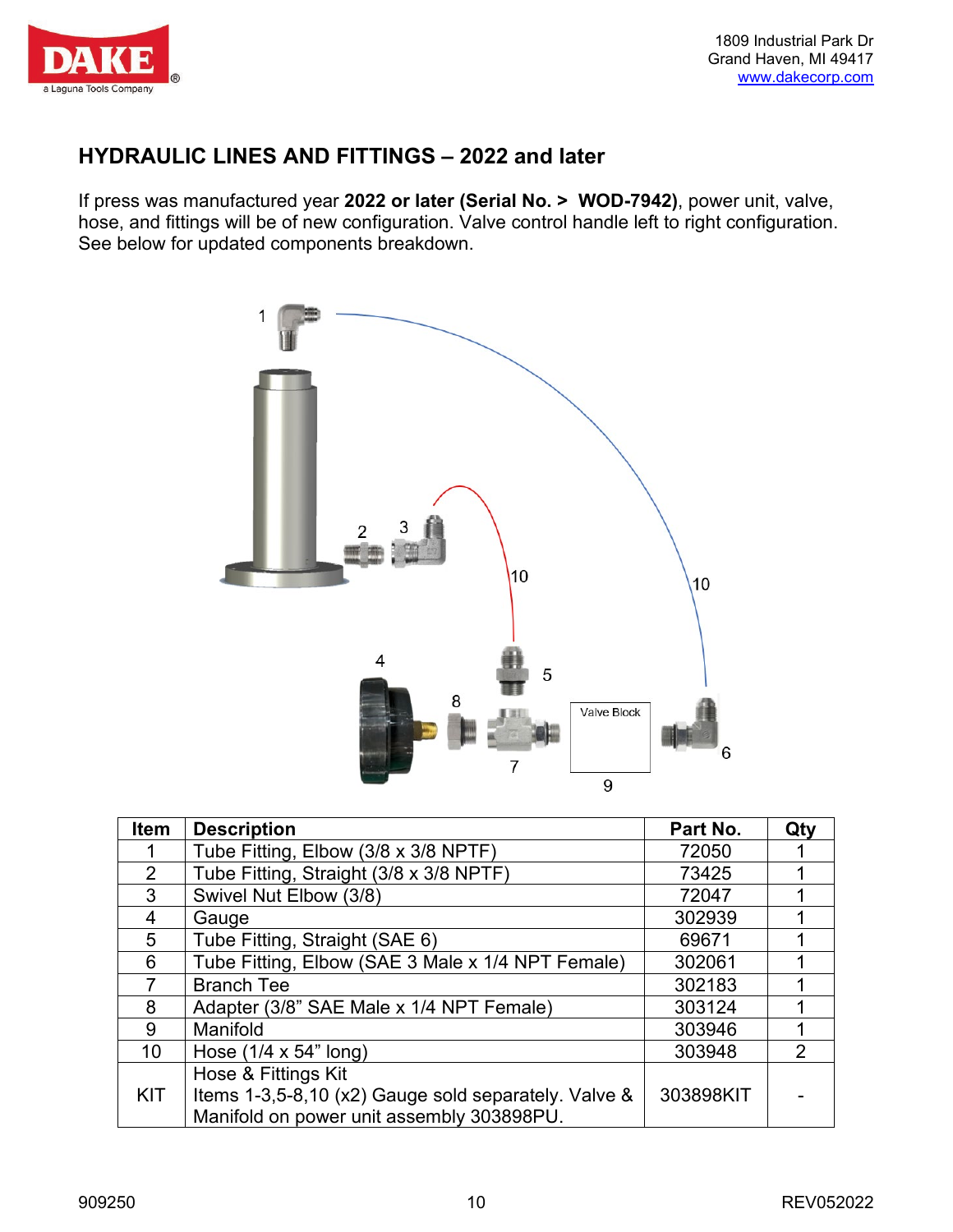

### **HYDRAULIC LINES AND FITTINGS – 2022 and prior**

For presses made year **2022 and prior (Serial No. < WOD-7942)**.

Valve control handle up & down configuration. Refer to component breakdown below



Do not over tighten fittings or bolts.

| <b>Item</b>    | <b>Description</b>                                | Part No.  | Qty |
|----------------|---------------------------------------------------|-----------|-----|
|                | Tube Fitting, Elbow (3/8 x 3/8 NPTF)              | 72050     |     |
| $\overline{2}$ | Tube Fitting, Straight (3/8 x 3/8 NPTF)           | 73425     |     |
| $\mathbf{3}$   | Swivel Nut Elbow (3/8)                            | 72047     |     |
| 4              | Gauge                                             | 302939    |     |
| 5              | Tube Fitting, Straight (SAE 6)                    | 69671     |     |
| 6              | Tube Fitting, Elbow (SAE 6-6)                     | 72402     |     |
|                | <b>Branch Tee</b>                                 | 302183    |     |
| 8              | Tube Fitting, Elbow (SAE 3 Male x 1/4 NPT Female) | 302061    |     |
| 9              | Manifold                                          | 302224    |     |
|                | Hose $(3/8 \times 54$ " long)                     | 302201    | 2   |
| KIT            | Hose/Fitting & Valve Kit (Items 1-9 & hoses x2)   | 301856KIT |     |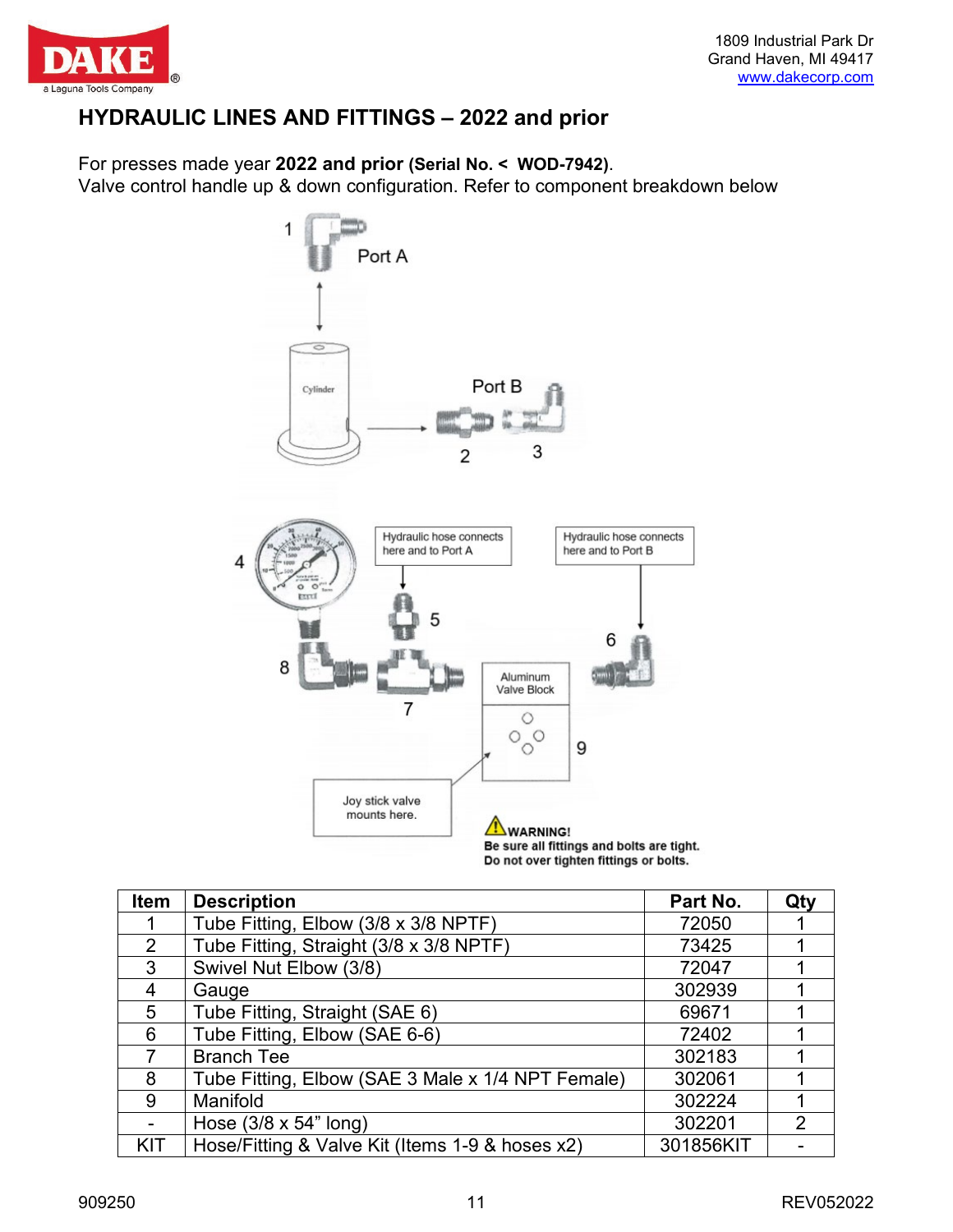

# **ELECTRIC SCHEMATIC**

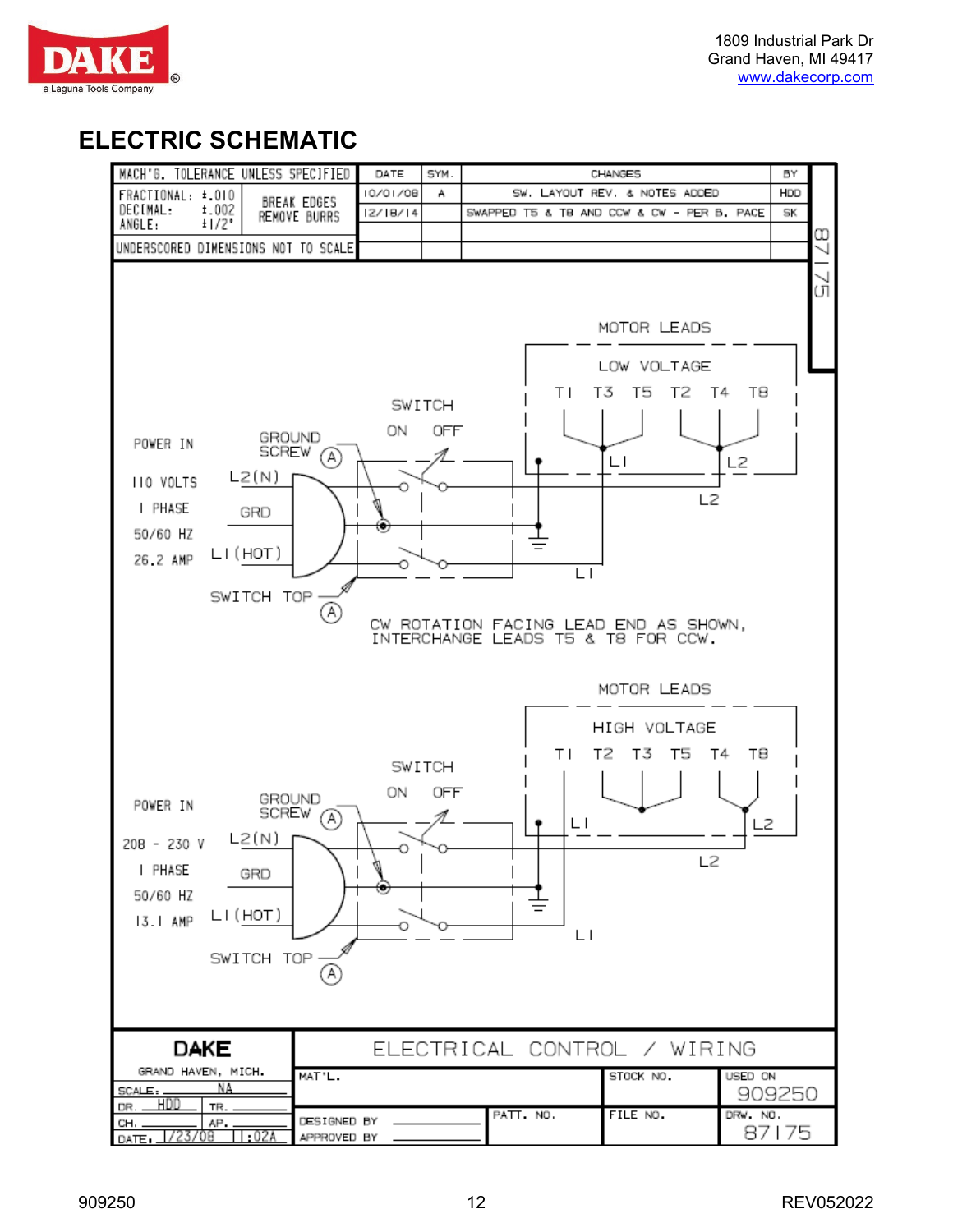

## **HYDRAULIC SCHEMATIC**

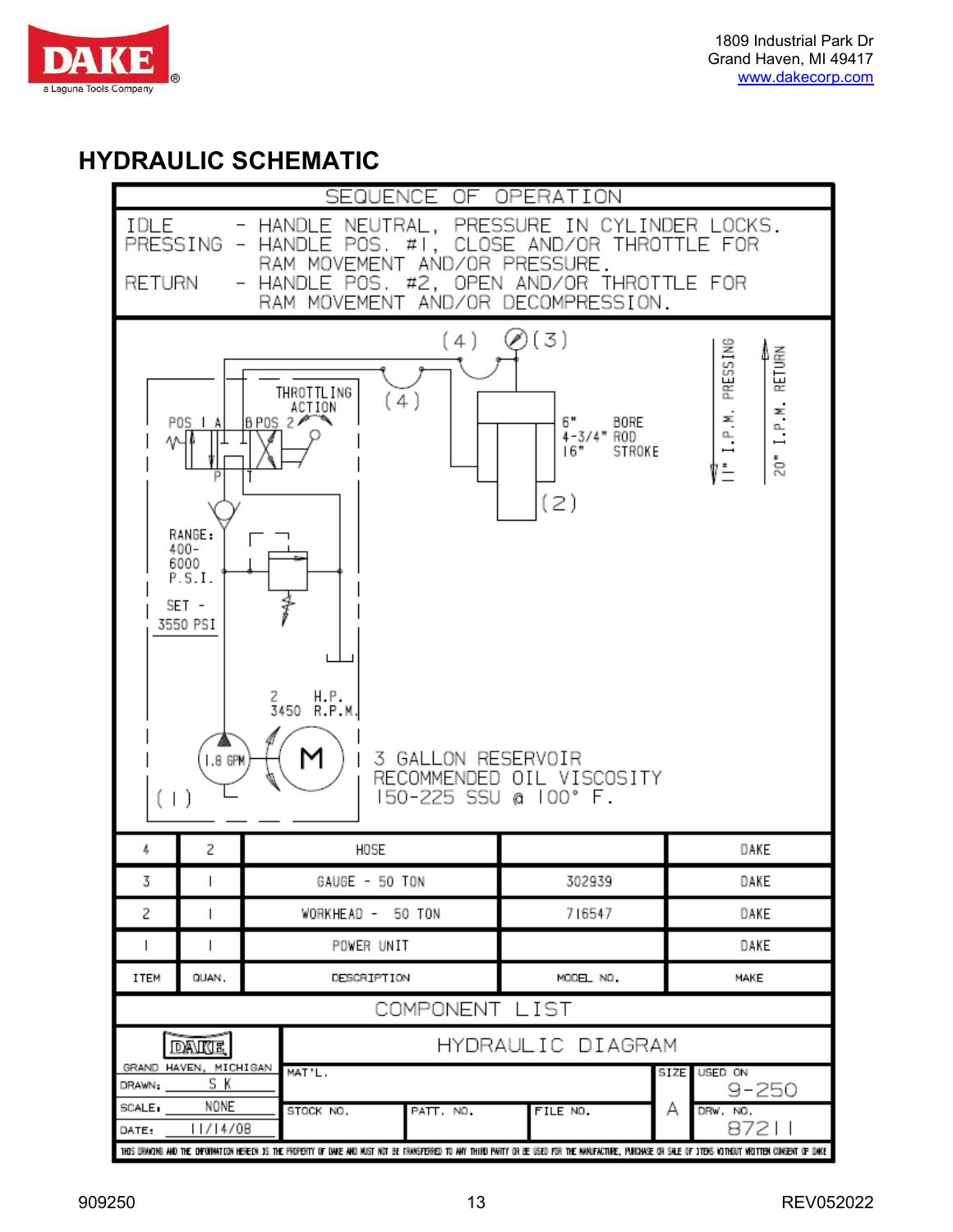

## **EXPLODED VIEWS & PARTS LISTS**

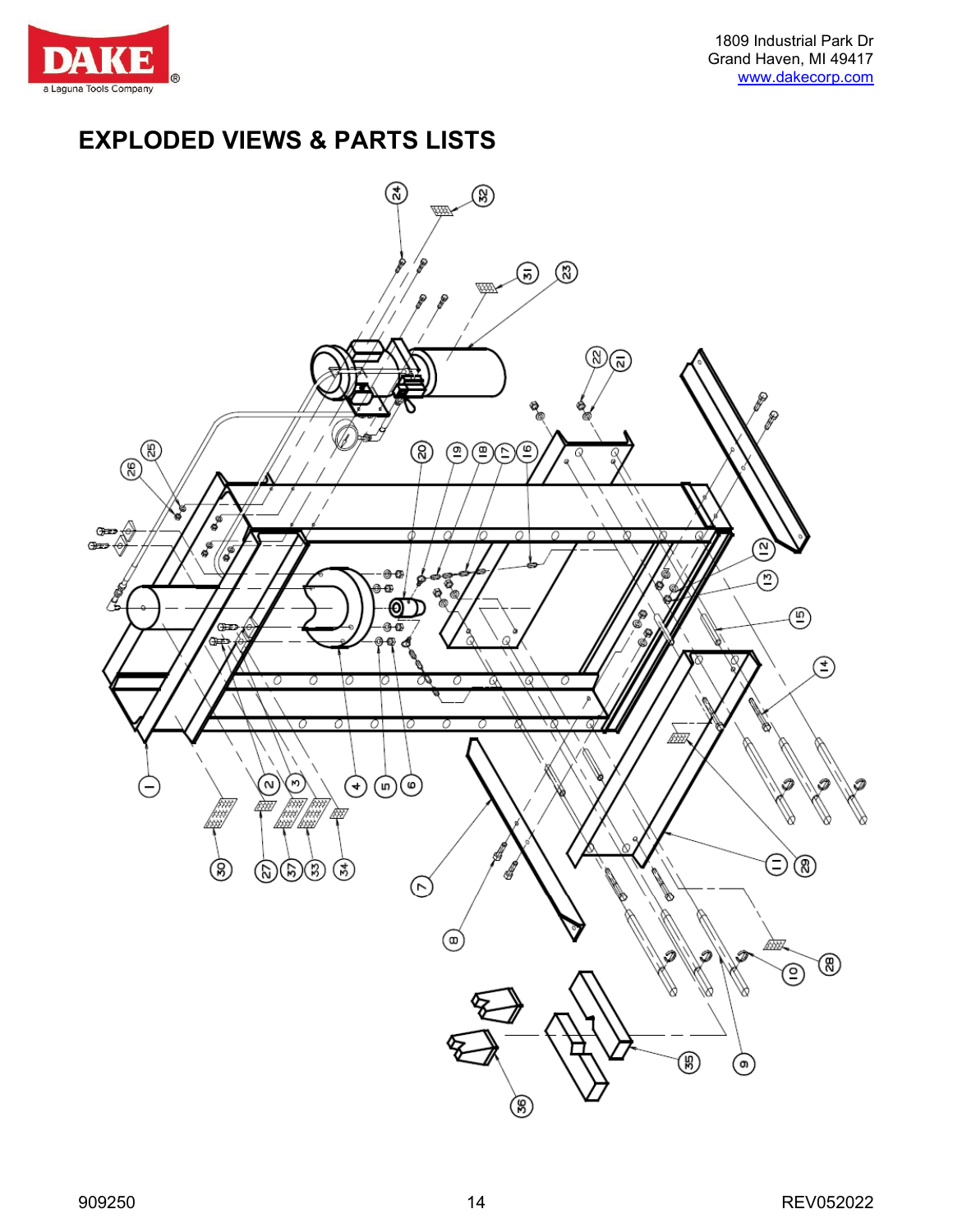

| <b>Item</b>    | <b>Description</b>                                                                                | Part No.  | Qty                      |
|----------------|---------------------------------------------------------------------------------------------------|-----------|--------------------------|
| 1              | Frame                                                                                             | 706943    |                          |
| $\overline{2}$ | Hex Cap Screw (1/2"-13 x 1/4")                                                                    | 43356     | $\overline{4}$           |
| 3              | <b>Channel Washer</b>                                                                             | 43657     | $\overline{\mathbf{4}}$  |
| $\overline{4}$ | <b>Workhead Assembly</b>                                                                          | 716547    | 1                        |
| 5              | Lock Washer 1/2"                                                                                  | 43647     | 4                        |
| 6              | Hex Nut 1/2"-13                                                                                   | 43916     | $\overline{4}$           |
| $\overline{7}$ | <b>Base Angle</b>                                                                                 | 566       | $\overline{2}$           |
| 8              | Hex Cap Screw 1/2"-13 x 1"                                                                        | 43349     | $\overline{4}$           |
| 9              | <b>Table Pin</b>                                                                                  | 569       | 6                        |
| 10             | <b>Retaining Ring</b>                                                                             | 43980     | $6\phantom{1}$           |
| 11             | <b>Table Channel</b>                                                                              | 706945    | $\overline{2}$           |
| 12             | Lock Washer 1/2"                                                                                  | 43647     | $\overline{\mathcal{A}}$ |
| 13             | Hex Nut 1/2"-13                                                                                   | 43916     | $\overline{4}$           |
| 14             | Bolt 5/8"-11 x 10-1/2                                                                             | 79983     | 4                        |
| 15             | <b>Table Spacer</b>                                                                               | 86488     | $\overline{\mathbf{4}}$  |
| 16             | Shackle                                                                                           | 301884    | $\overline{2}$           |
| 17             | Chain                                                                                             | 301881    | $\overline{2}$           |
| 18             | <b>Spring Snap</b>                                                                                | 301882    | $\overline{\mathbf{4}}$  |
| 19             | Eye Bolt                                                                                          | 301880    | $\overline{2}$           |
| 20             | <b>Nose Piece</b>                                                                                 | 87138     | $\mathbf{1}$             |
| 21             | Lock Washer 5/8"                                                                                  | 43648     | 4                        |
| 22             | Hex Nut 5/8"-11                                                                                   | 43917     | 4                        |
| 23             | <b>Hydraulic Power Unit</b><br>(Serial No. < WOD-7942, prior to 2022)                             | 301856PU  |                          |
| 23             | Hydraulic Power Unit (2022) Includes valve & manifold.<br>(Serial No. > WOD-7942, 2022 and after) | 303898PU  | 1                        |
| 24             | Hex Cap Screw 5/16"-18 x 1"                                                                       | 43315     | 4                        |
| 25             | Lock Washer 5/16"                                                                                 | 43644     | 4                        |
| 26             | Hex Nut 5/16"-18                                                                                  | 43911     | $\overline{\mathbf{4}}$  |
| 28             | <b>Pin Warning Label</b>                                                                          | 84487     | 1                        |
| 29             | Pin Holes Warning Label                                                                           | 84399     | 1                        |
| 30             | <b>Ganged Warning Label</b>                                                                       | 300168    | 1                        |
| 31             | Lockout Procedure Label                                                                           | 76462     | 1                        |
| 32             | <b>Voltage Warning Label</b>                                                                      | 84395     | 1                        |
| 34             | Label - Made in USA                                                                               | 76936     | 1                        |
| 35             | <b>Table Plate</b>                                                                                | 702       | $\overline{2}$           |
| 36             | V-Block (Not Included/Optional)                                                                   | 336       | $\overline{2}$           |
| 37             | Dake Name Plate                                                                                   | 81003     | 1                        |
|                | Hose Kit/Valve Kit                                                                                | 301856KIT |                          |
|                | (Serial No. < WOD-7942, prior to 2022)                                                            |           |                          |
|                | <b>Hose Kit/Fittings Kit</b><br>(Serial No. > WOD-7942, 2022 & after)                             | 303898KIT | 1                        |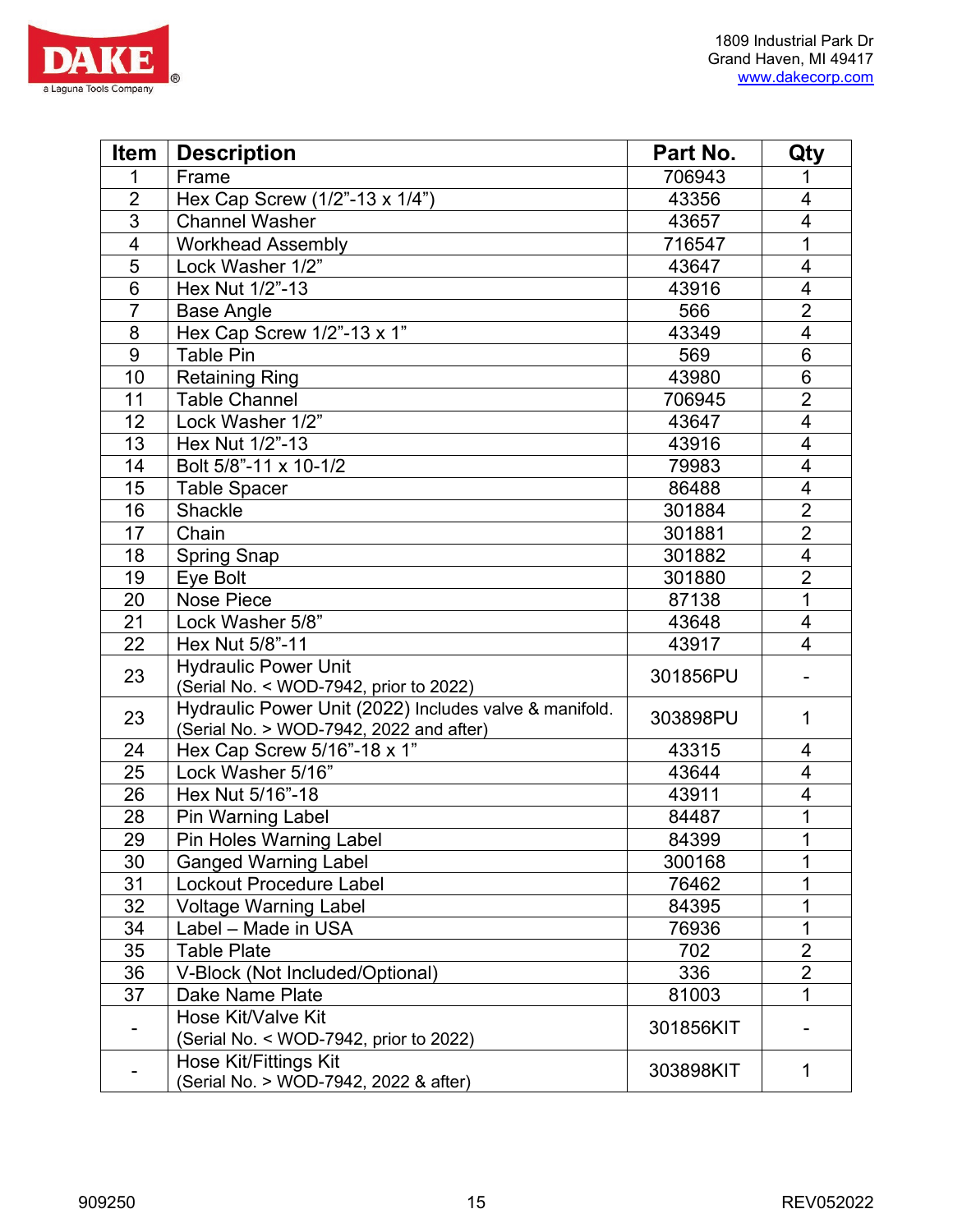

### **50 DA WORKHEAD DIAGRAM**



| <b>ITEM</b> | <b>DESCRIPTION</b>       | PART NO. | QTY |
|-------------|--------------------------|----------|-----|
| Α           | Piston                   | 87135P   |     |
| в           | <b>Piston Guide</b>      | 87136P   |     |
| C           | Cylinder                 | 87134P   |     |
| D           | <b>Socket Head Screw</b> | 43485    | 8   |
| Е           | Seal                     | 37044    |     |
| F           | T-Ring                   | 37048    |     |
| G           | <b>Wear Ring</b>         | 37045    |     |
| н           | Wear Ring                | 37046    |     |
|             | <b>T-Ring Deal</b>       | 17942    |     |
|             | <b>Workhead Assembly</b> | 716547   |     |